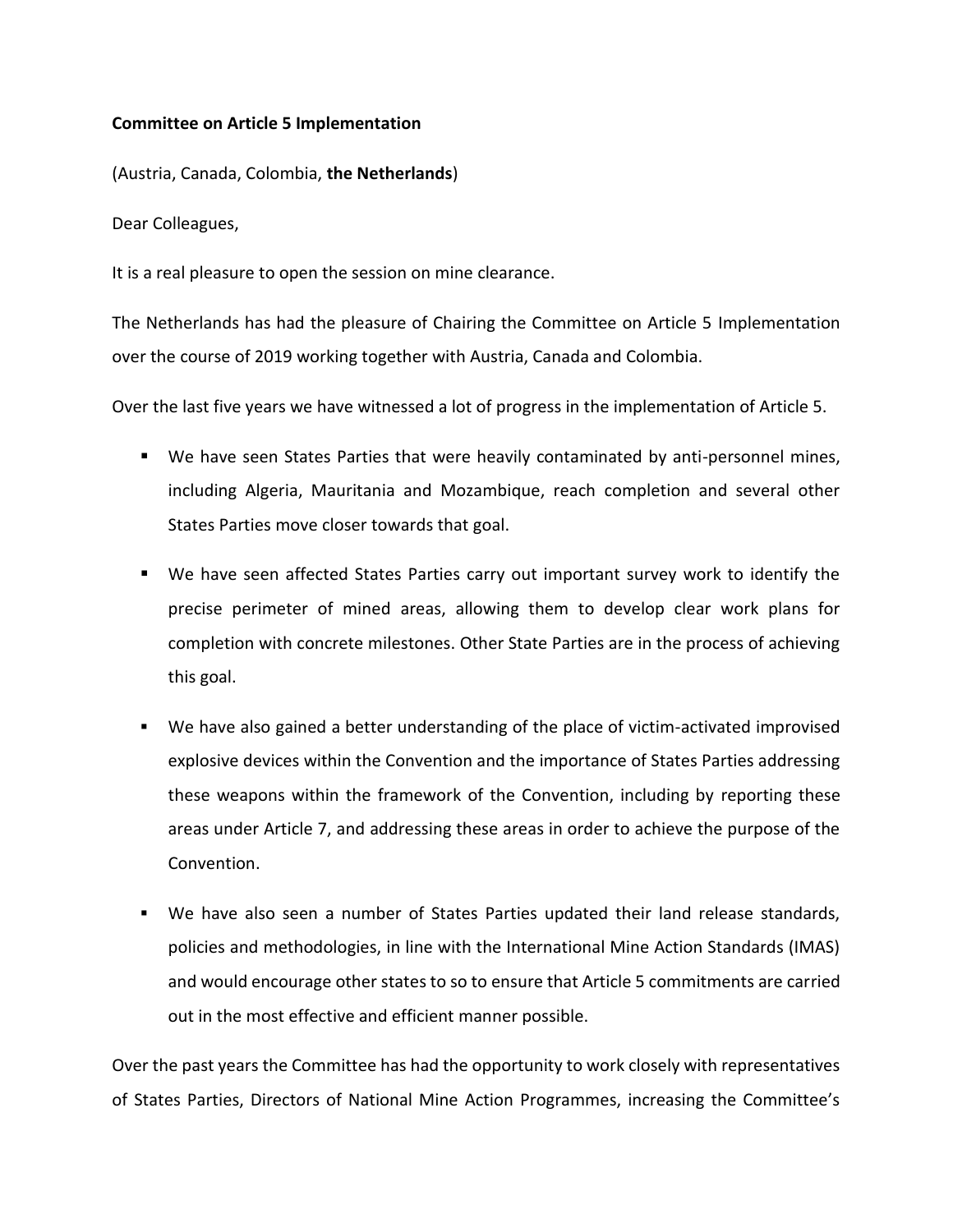engagement with the information submitted by the States Parties and taking advantage of every opportunity to hold bilateral meetings. We would like to thank all the States Parties for their important engagement with the Committee.

We believe that this engagement has allowed the Committee to gain a better understanding of the remaining challenge in affected States Parties, with an increasing number of Article 7 reports detailing progress in achieving mine clearance obligations of the Convention being submitted. We have also seen an important positive trend in the quality of these reports with more and more States employing the Guide to Reporting.

With this said, there are States Parties that have not submitted information on progress in implementation on an annual basis and in some cases the information submitted makes it difficult to measure the progress made and the remaining challenge. We would like to remind State Parties of the importance of fulfilling their obligations of submitting Article 7 reports, including detailed information on implementation of Article 5. We also urge you to reach out to the Committee and to use the services provided by the Implementation Support Unit to support your reporting efforts.

We cannot stress enough the importance of our cooperative dialogue and the important of this dialogue being based on high quality information.

Last year the Committee also presented a paper entitled "Reflections and understandings on the implementation and completion of Article 5 mine clearance obligations", which provides important information concerning questions pertaining to the implementation of Article 5 and highlights several decisions made by the Meeting of States Parties/Review Conferences related to Article 5. We believe this is an important document that brings the key understanding of the States Parties together in one document. The Committee will continue providing guidance to the States Parties in this regard.

While progress has been made, the Committee observes that several States Parties continue to face challenges in implementing their Article 5 commitments due to a number of factors including large areas pending to be addressed, funding challenges and security concerns. We also